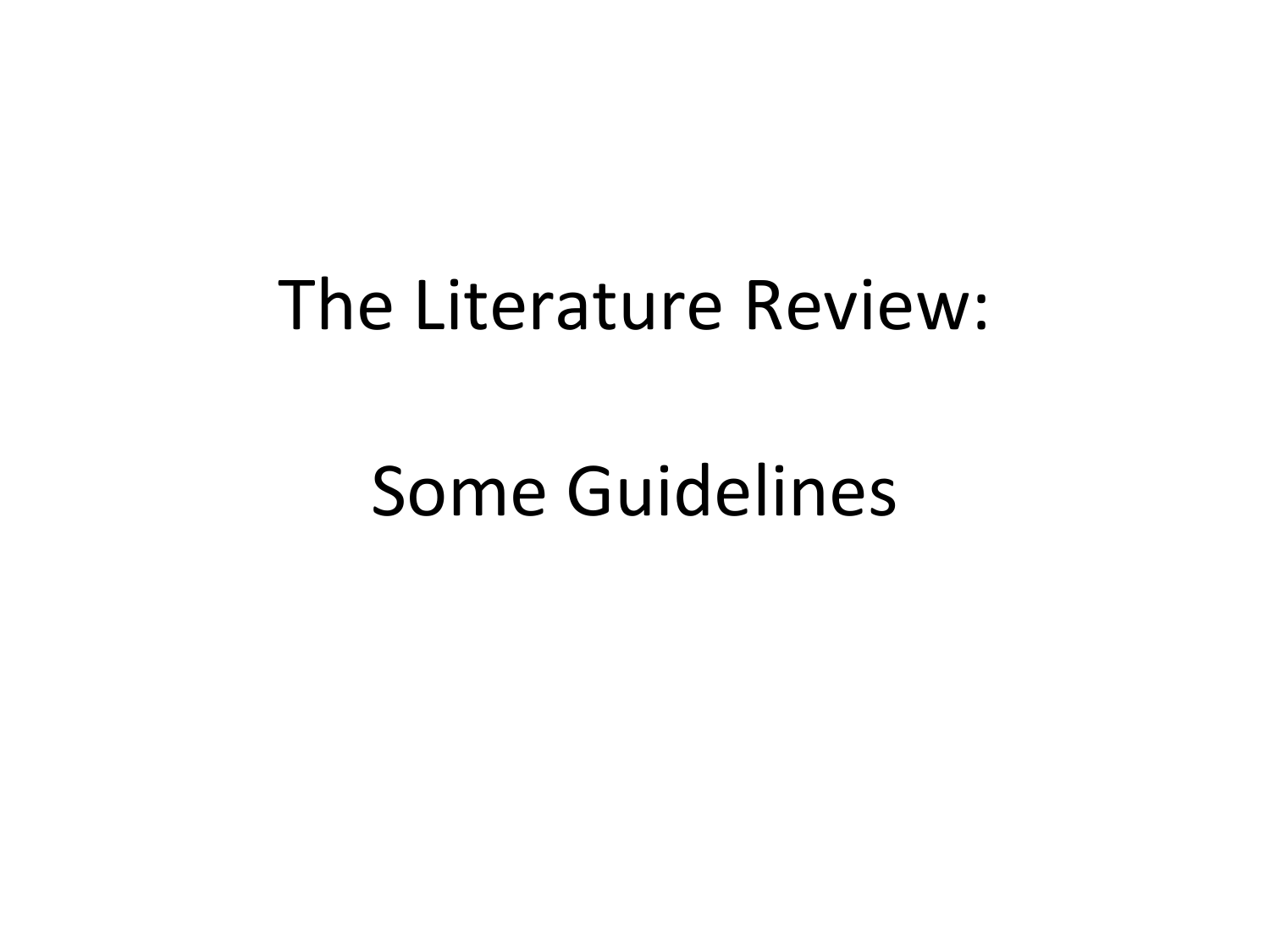#### A literature review:

- Discusses published work on a certain subject area
- Functions as a guide to others' work in this area
- Provides both **summary** and **synthesis** of research. What is **synthesis**?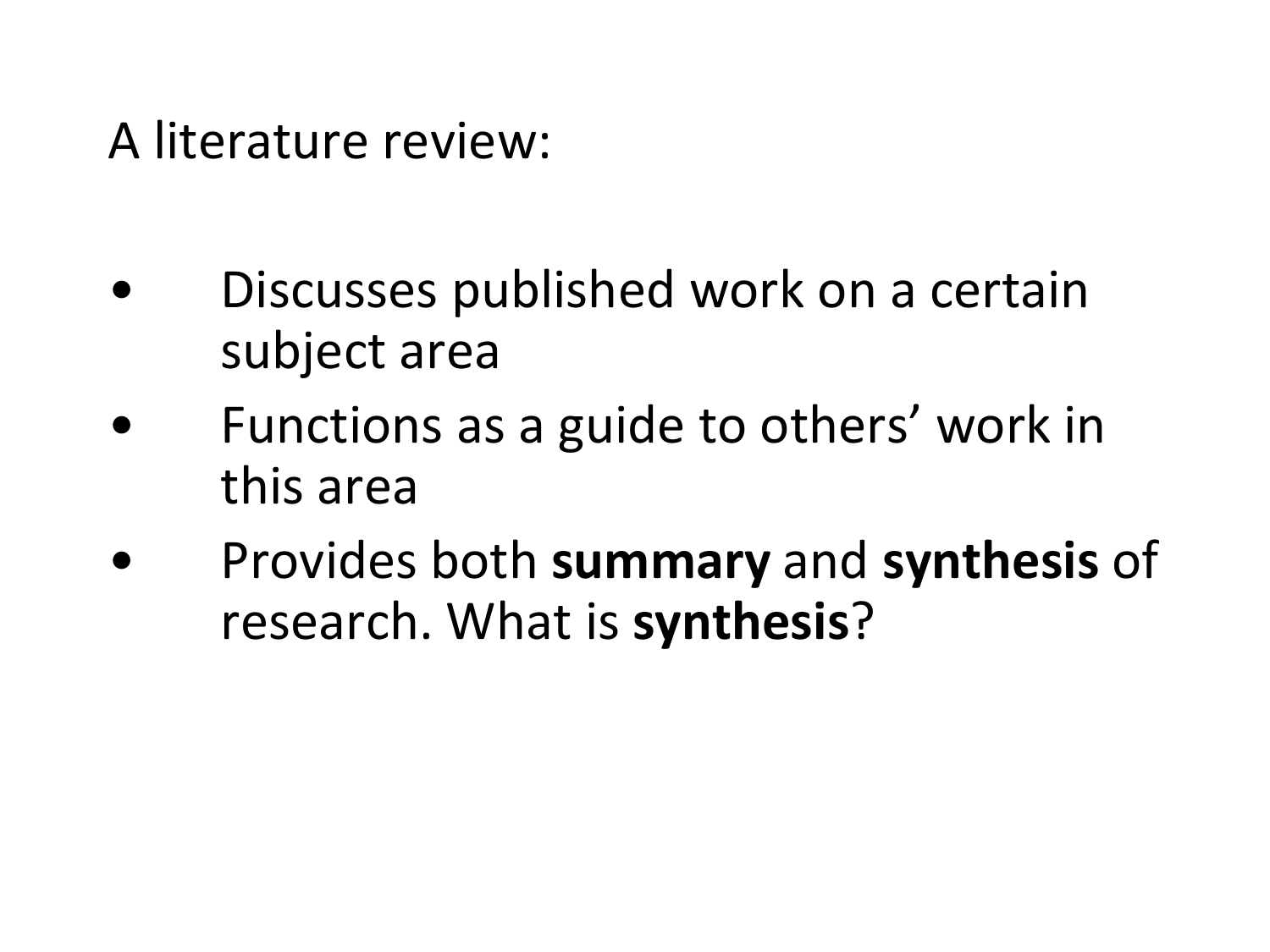To **synthesize** research is to interpret, re-organize, and draw connections. It includes:

- Comparing important research, or new and old interpretations
- Charting the evolution of the subject
- Evaluating sources in the area of this subject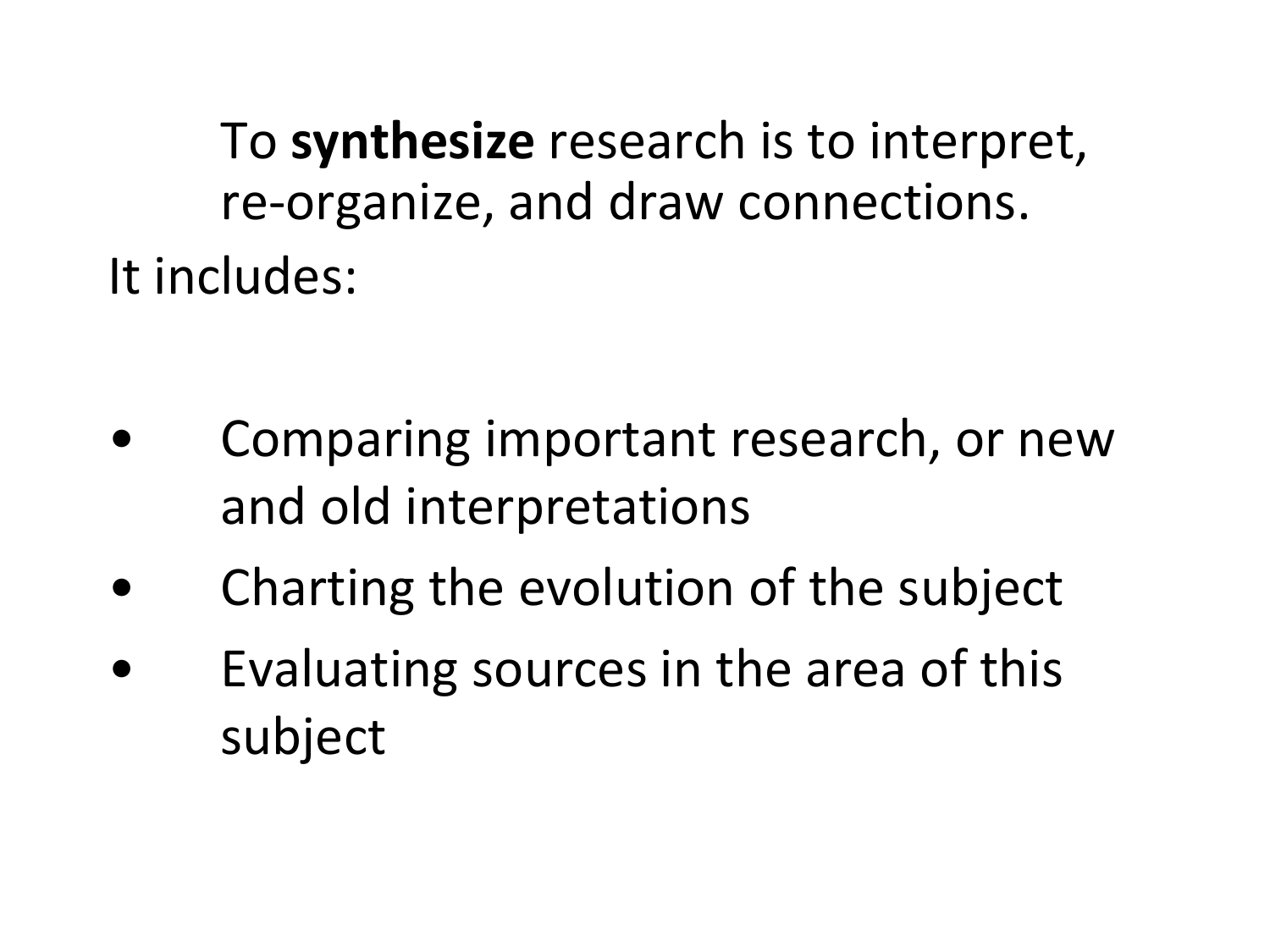- To provide an introduction to work in this area
- To keep up to date on what is current in the field
- To establish your credibility as a writer or researcher in this area
- To provide a solid background for investigation in a research paper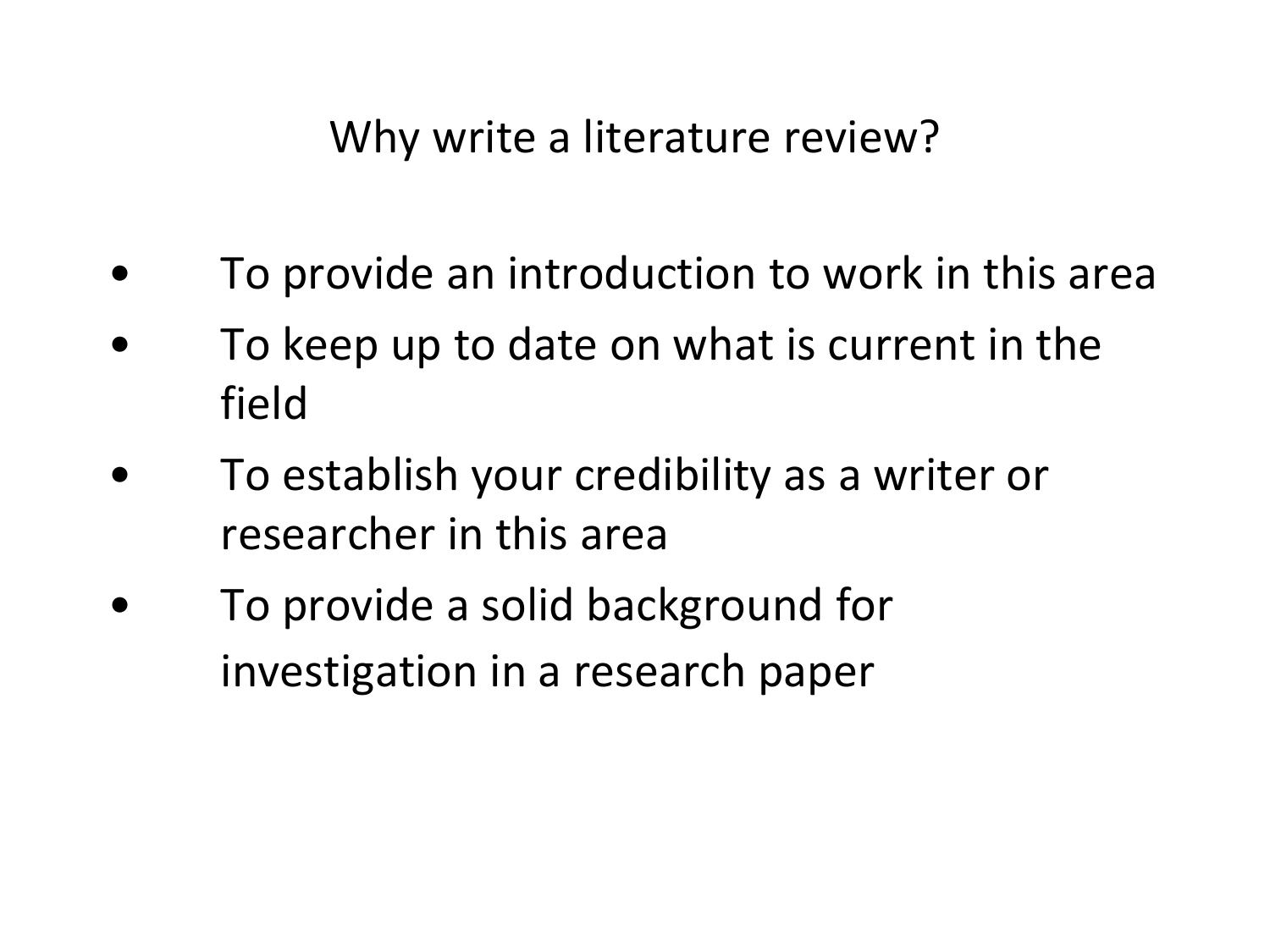#### Crafting a Literature Review: 4 Steps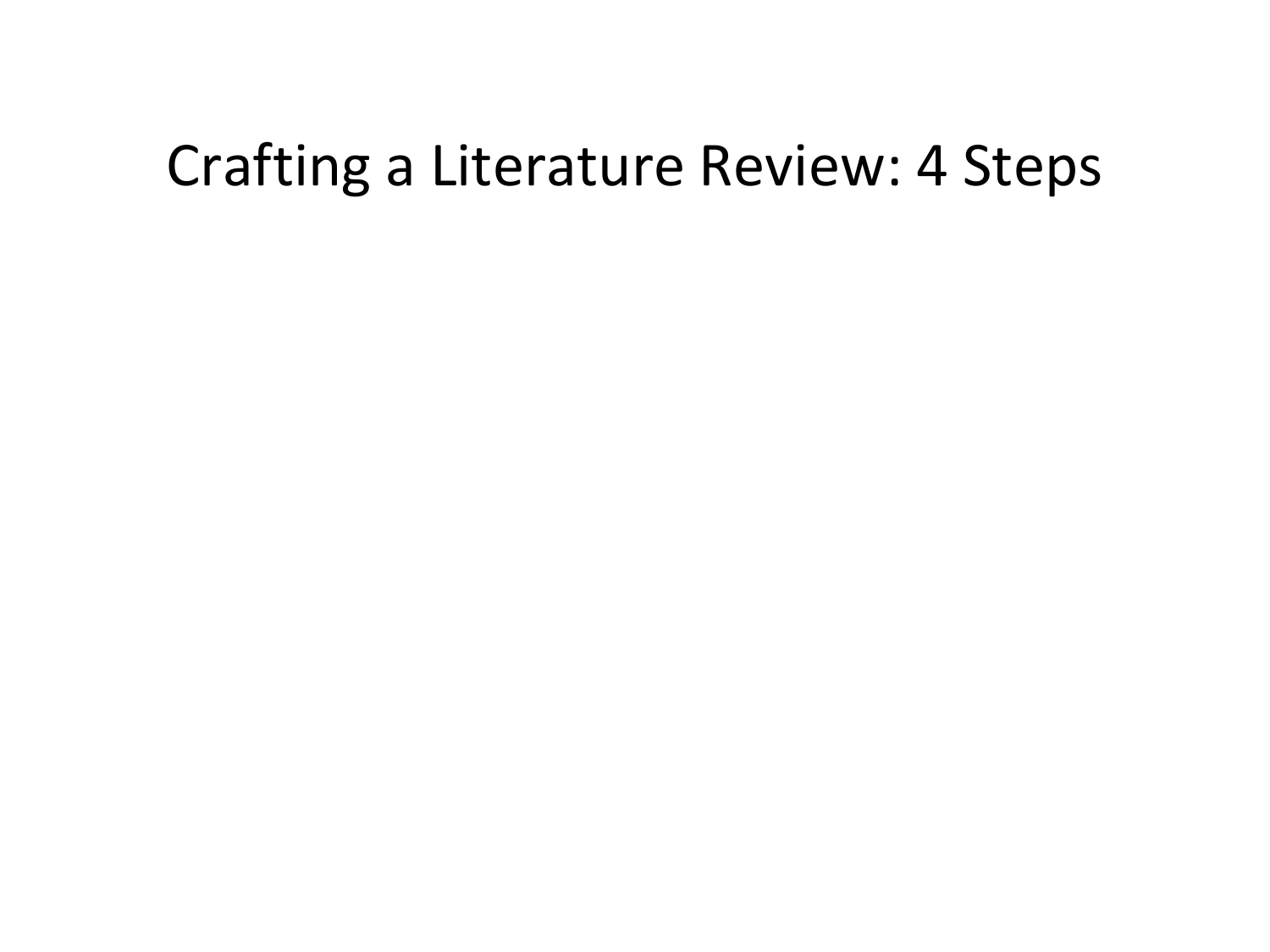## 1. Establish the scope of your review

- Choose your area of inquiry
- Formulate and refine your **research question**
- Narrow your topic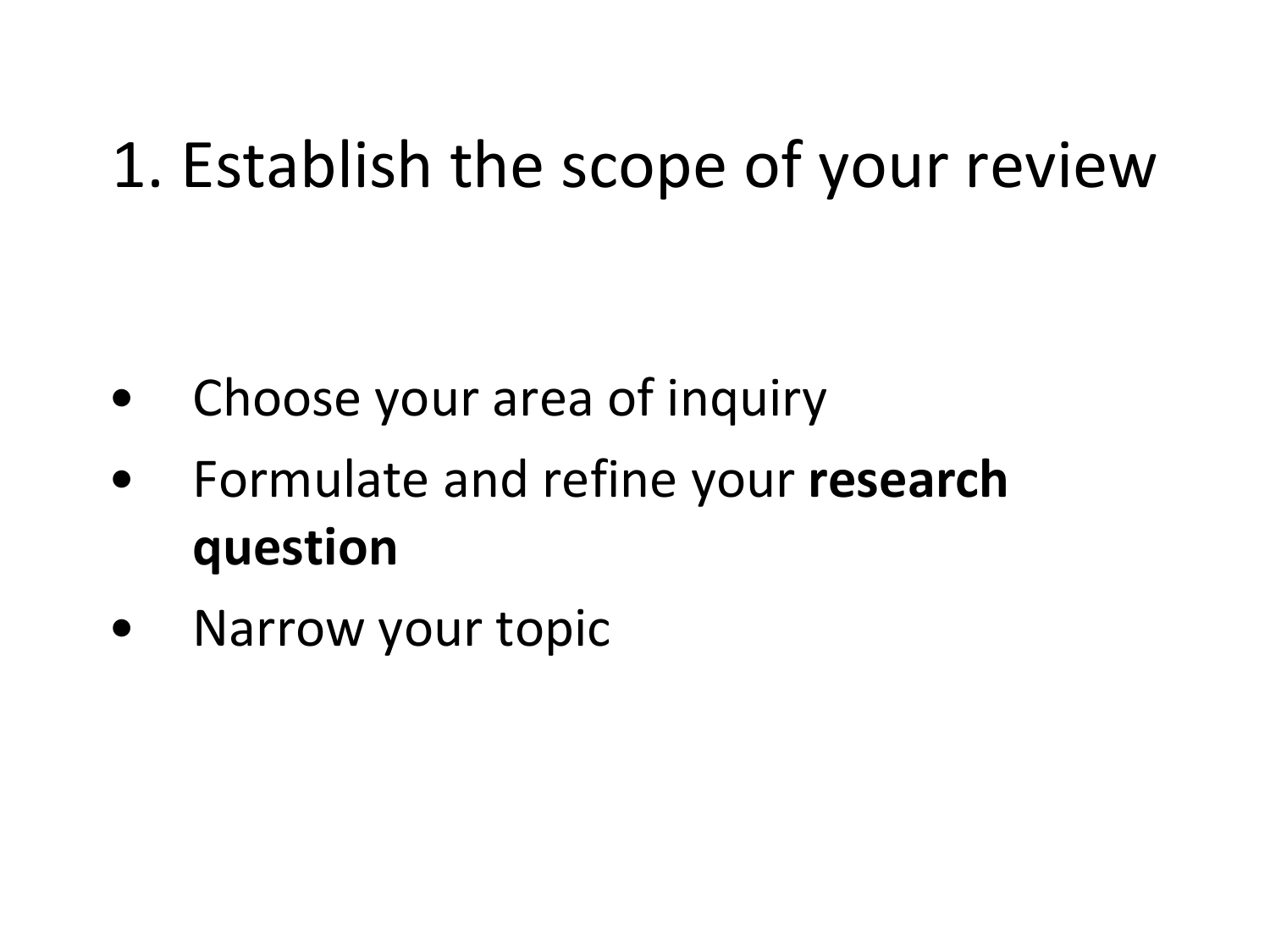## 1. Establish the scope of your review

- Choose your area of inquiry
- Formulate and refine your **research question**
- Narrow your topic

For example….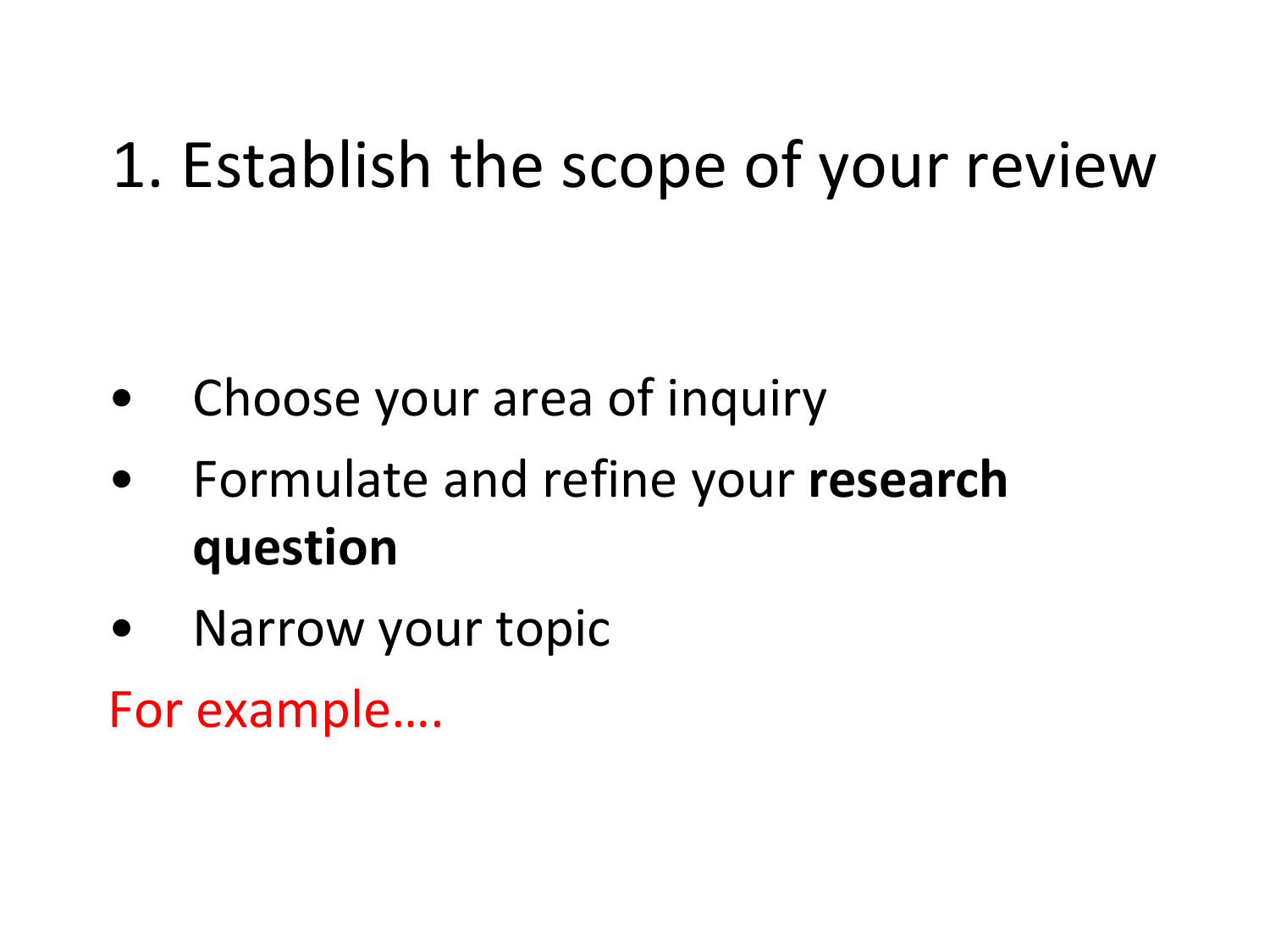### Say I want to research **expeditionary learning in schools**. This is a **big** topic.

So I need to find ways to **limit, narrow, and focus my subject**, and I need to **formulate a specific research question.**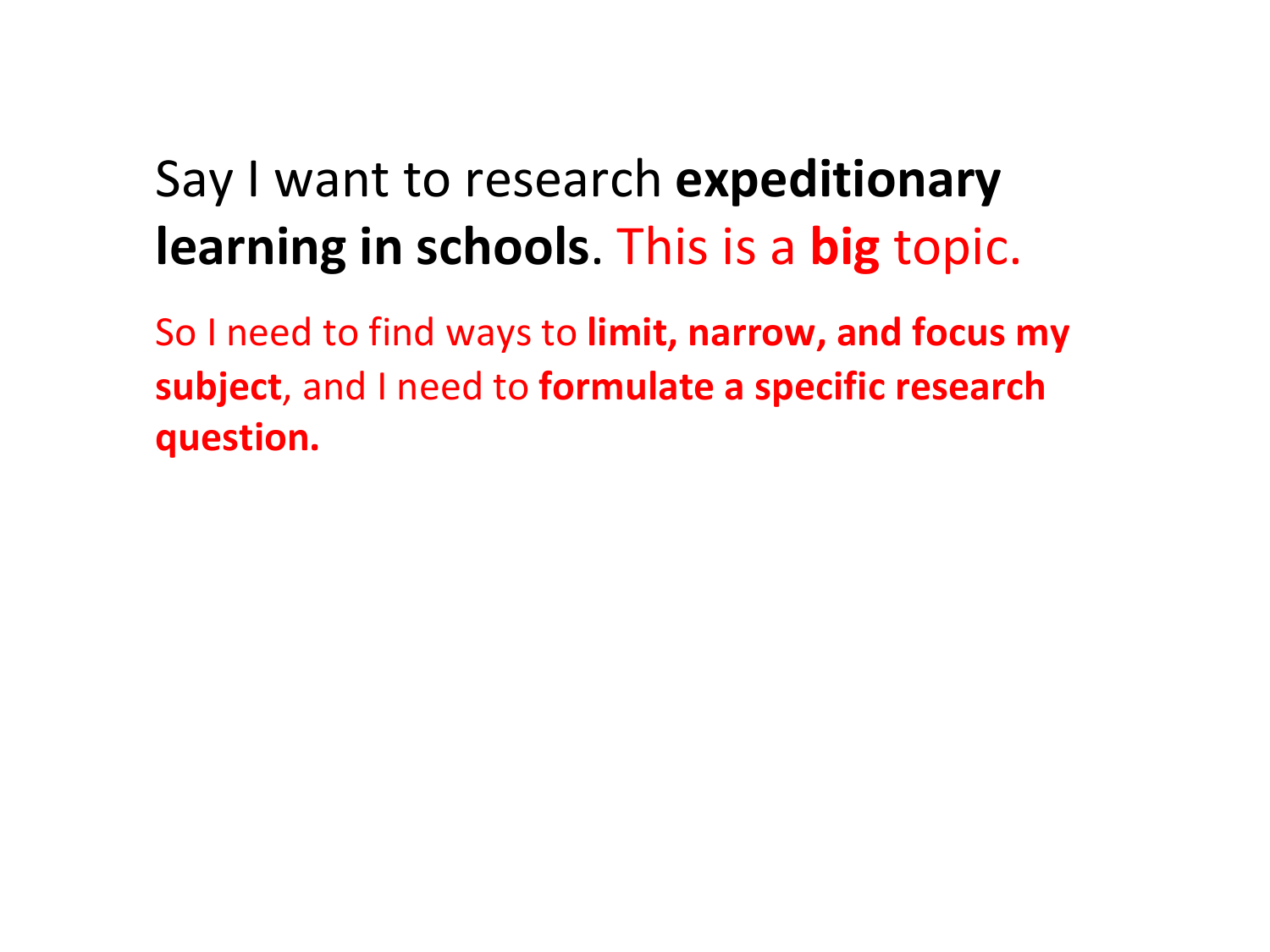#### For example: In the field of expeditionary learning, what are

Learning outcomes? Strategies for teacher training? Developments in institutional policies? Student failure rates? Approaches to deviant behavior? Success rates?

Any way that we can narrow the scope helps:

For example:

If we're talking about **effects of** expeditionary learning: Effects on which ability level, age, discipline, etc.? What type of effect – educational, social, psychological, etc.?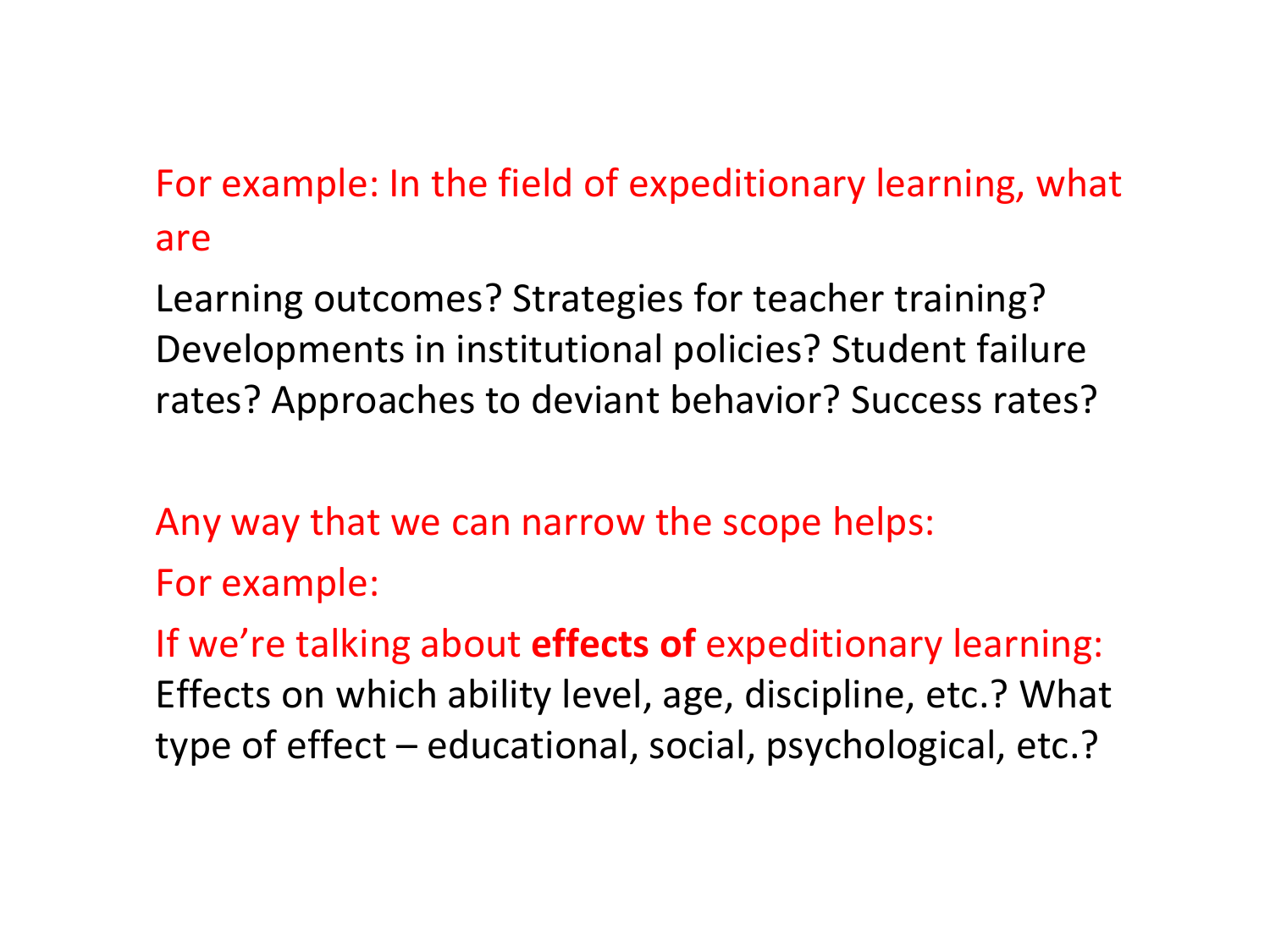# Keep in mind:

- Honing a research question and writing a literature review are **recursive** processes – **reassessing and revising are part of the job.**
- **It would be hard to create a perfect research question without first doing any research or writing:** Research and writing **themselves** help us know what we want to say.
- **It's normal (and good!) for your research question to shift** as you research and write, and/or for your review to change as you hone your question: It means you're adapting to what you find in your research.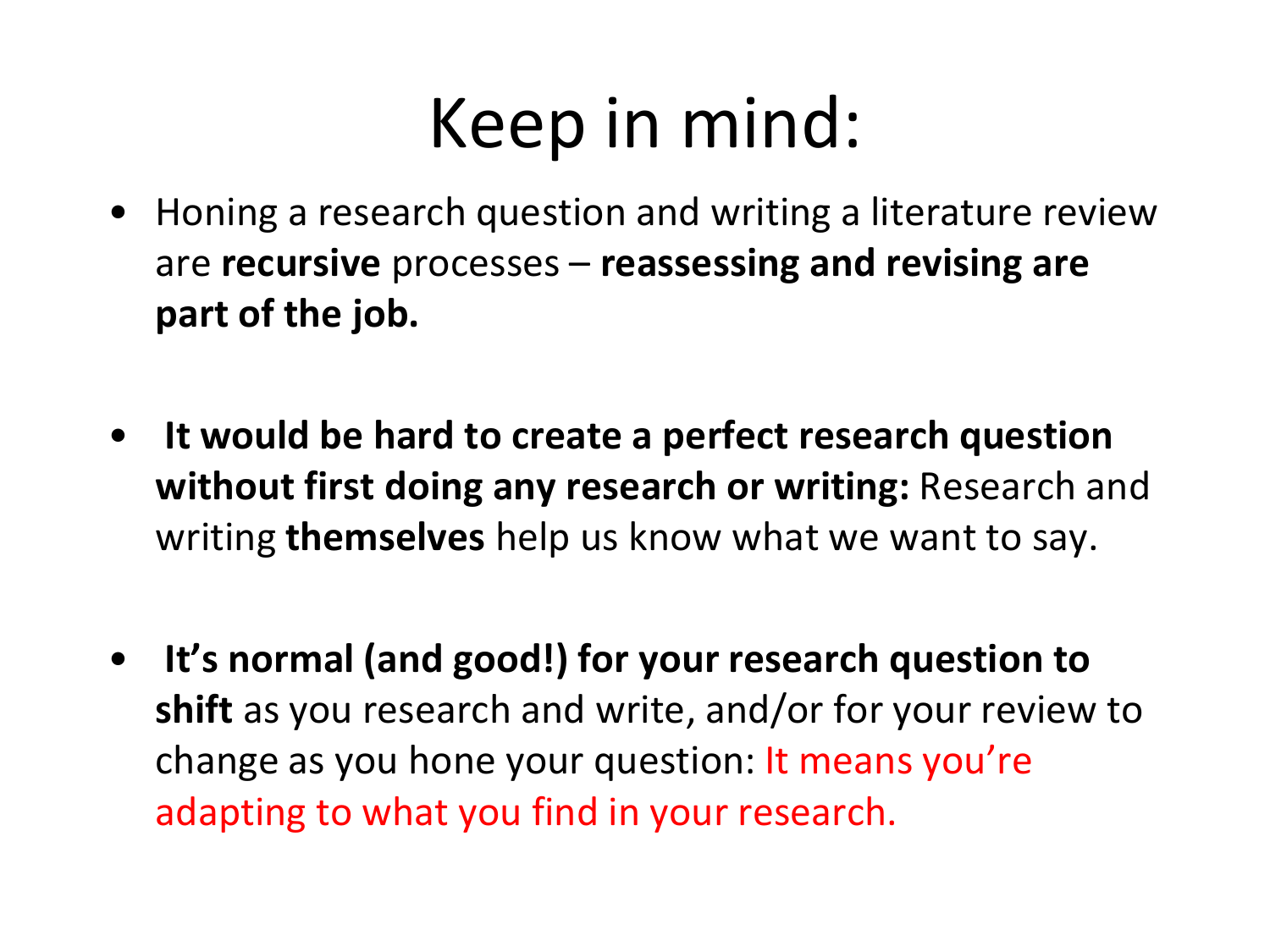# Keep in mind:

- Honing a research question and writing a literature review are **recursive** processes – **reassessing and revising are part of the job.**
- **It would be hard to create a perfect research question without first doing any research or writing:** Research and writing **themselves** help us know what we want to say.
- **It's normal (and good!) for your research question to shift** as you research and write, and/or for your review to change as you hone your question: It means you're adapting to what you find in your research. Now let's move on to discuss that research….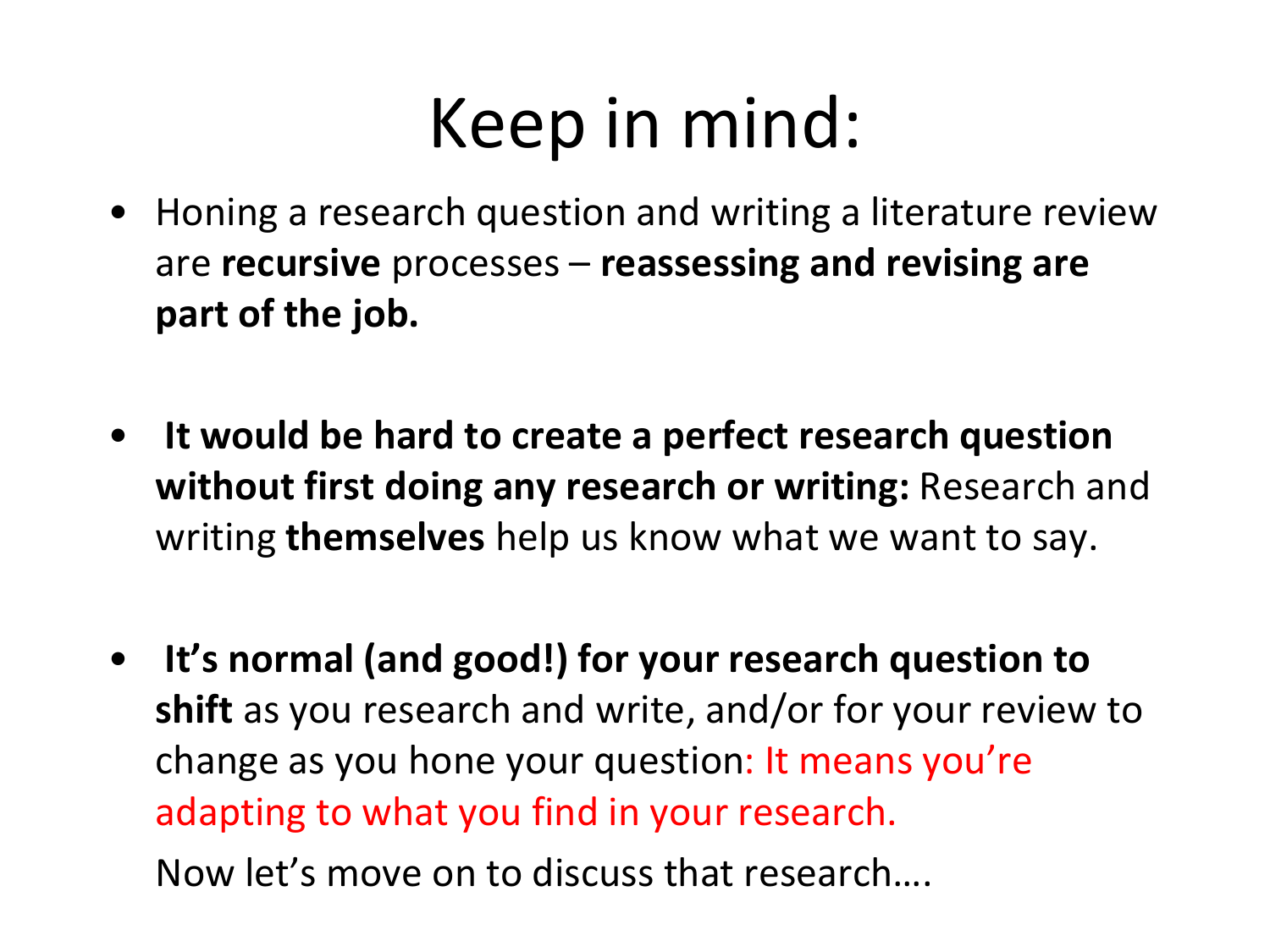# 2. Read and evaluate sources

As you do, consider:

- **Qualifications and reputation** of authors and publishers.
- **Publication dates.** Are sources current? Has their research been superseded?
- **Language.** Is it clear? Objective?
- **Methodology.** How well is research designed and described? Are measuring instruments accurate and reliable?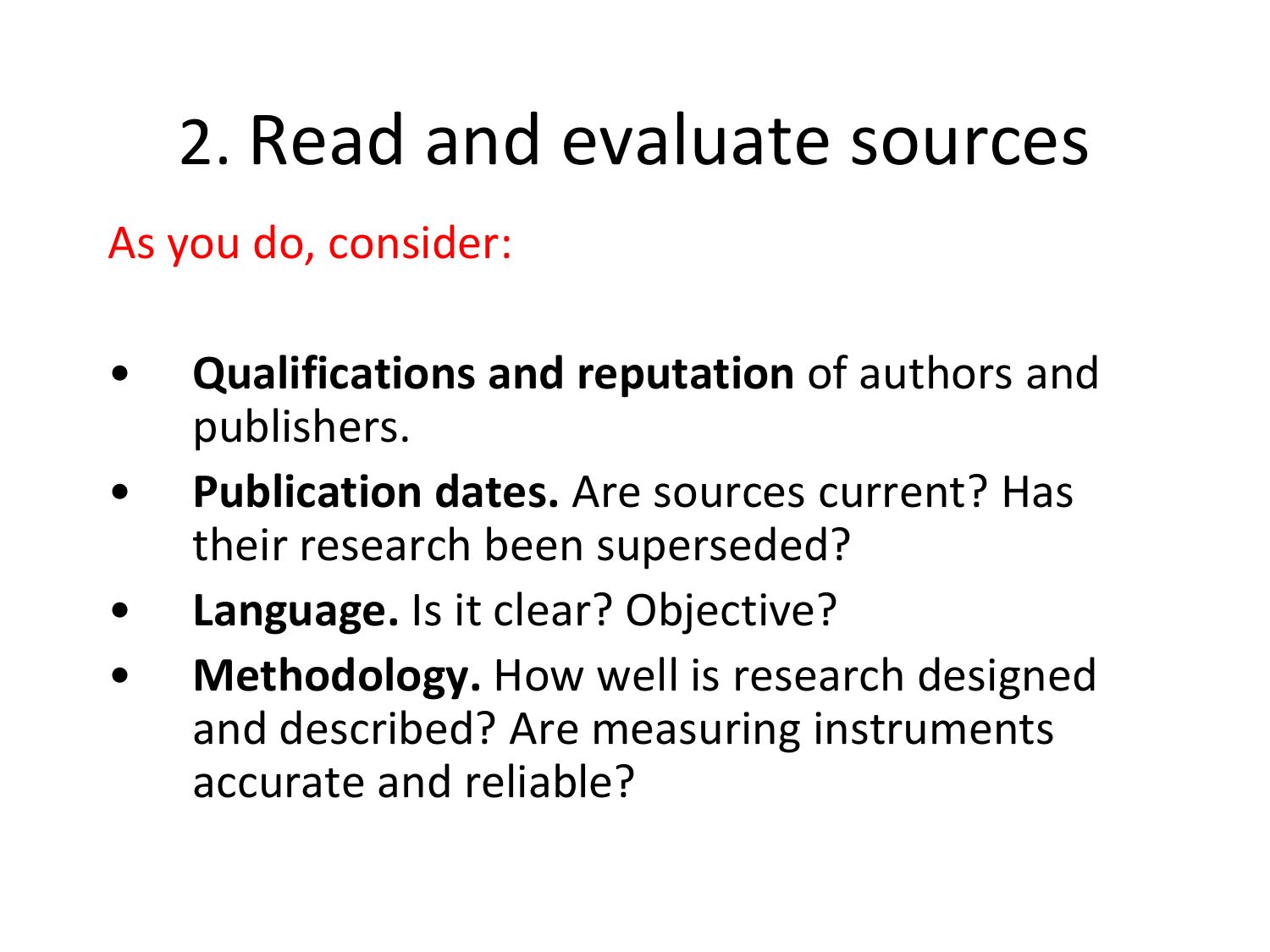# 2. Read and evaluate sources

Also consider:

- **Research goals.** Are they clearly stated and met? Do they reflect commonly accepted practice in the field?
- **Research coverage.** Original research, or secondary sources? Extent and nature of bibliography and of study or surveying.
- **Authority.** Regarded as authoritative and accurate? Cited by other researchers?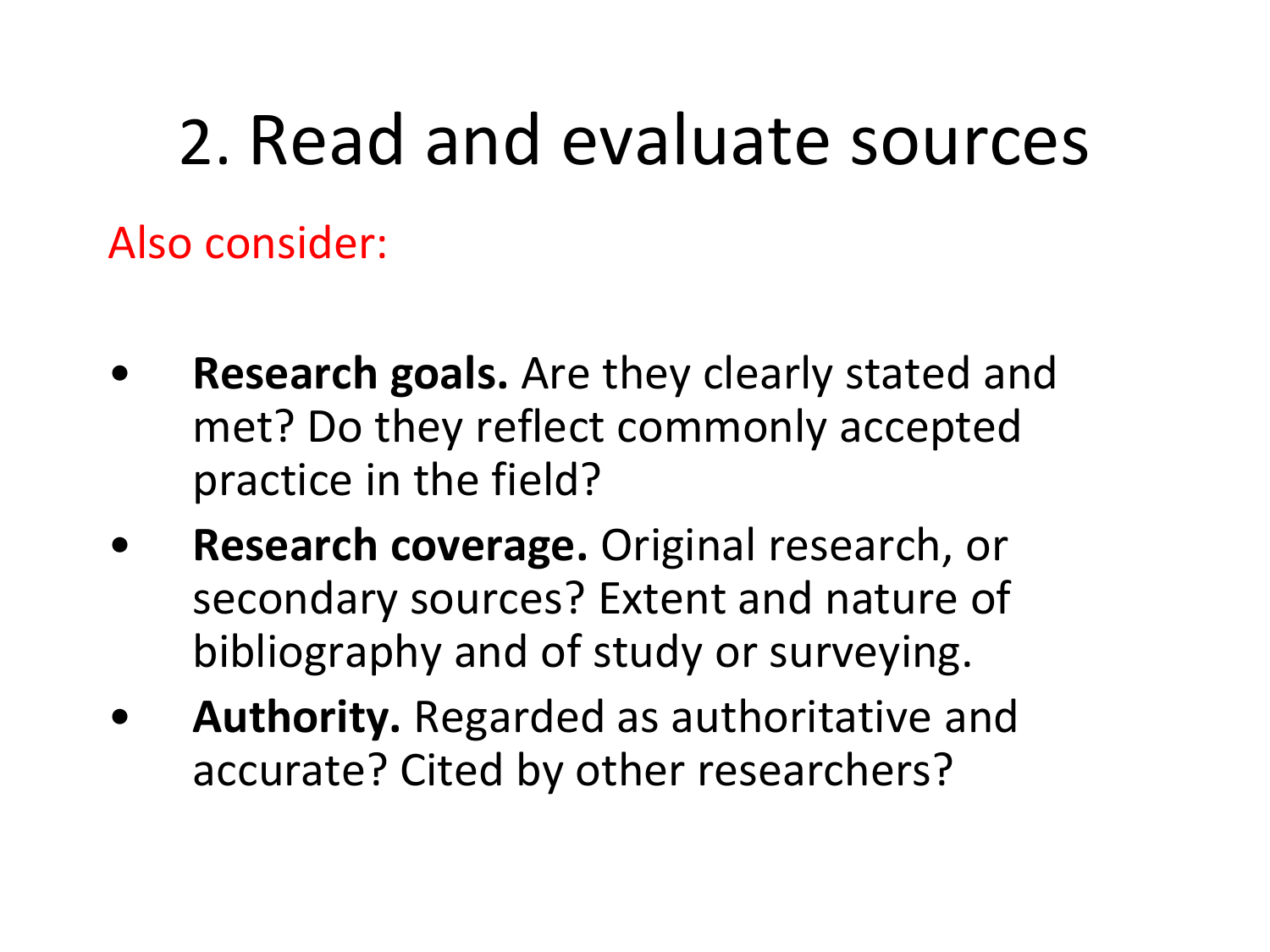Once you've read and assessed the research, it's time to figure out:

- Y**our take on what you've encountered;** and
- **How what you've found ties together**.

That is to say that it's time for SYNTHESIS.

Or , to put it another way, it's time to….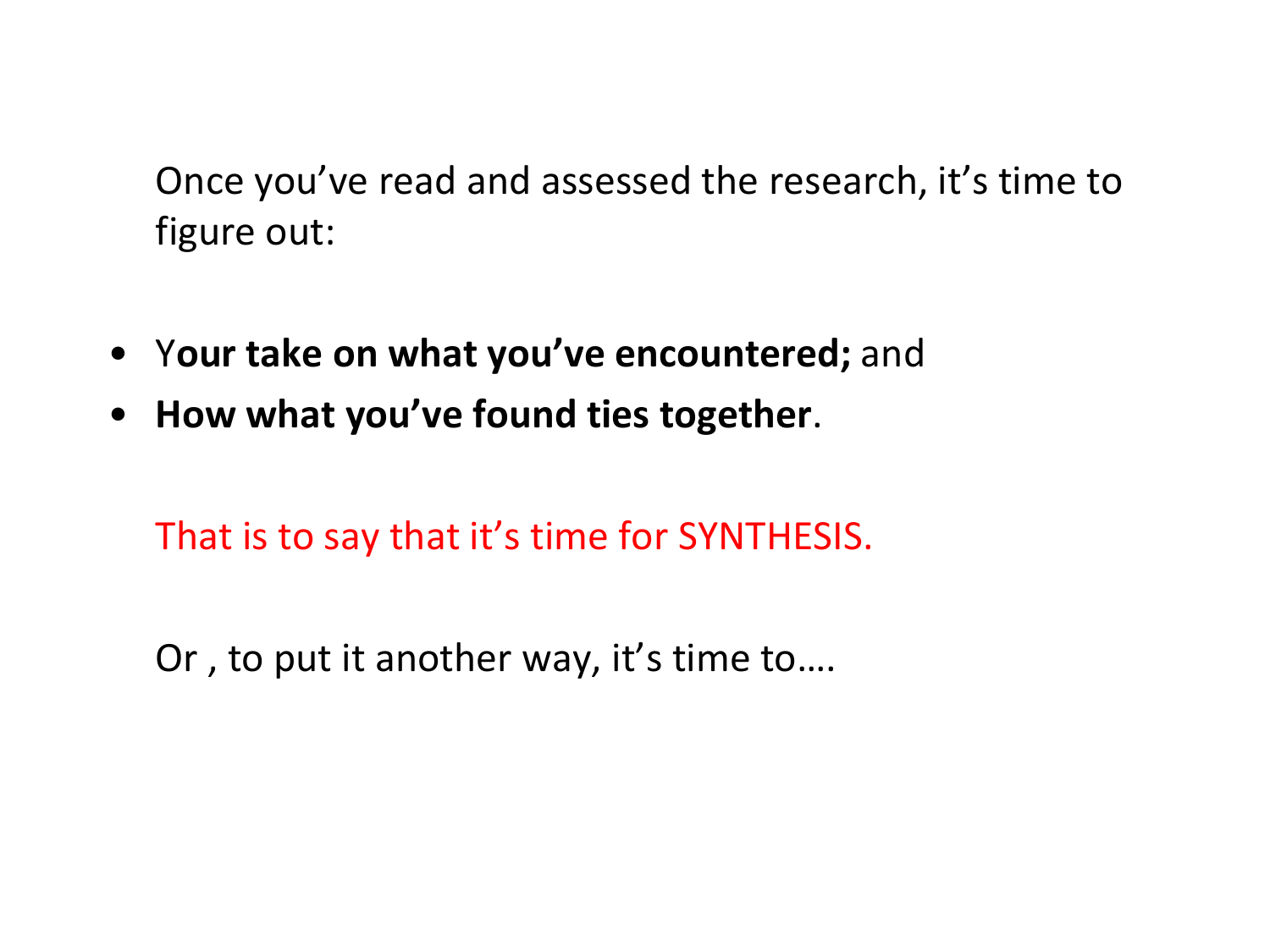# 3. Find a focus and thesis

• **Look for a theme** that connects the sources.

#### *For example:*

Is one common solution offered, or different ones?

Are there any gaps?

How well do the sources treat the subject?

Do they reveal a trend in the field?

A debate?

Does one theory seem to unite the treatments of the subject, or different theories?

- **Focus your review** around this theme.
- **State a thesis** that articulates this theme, answers your research question, and argues your particular perspective on the research.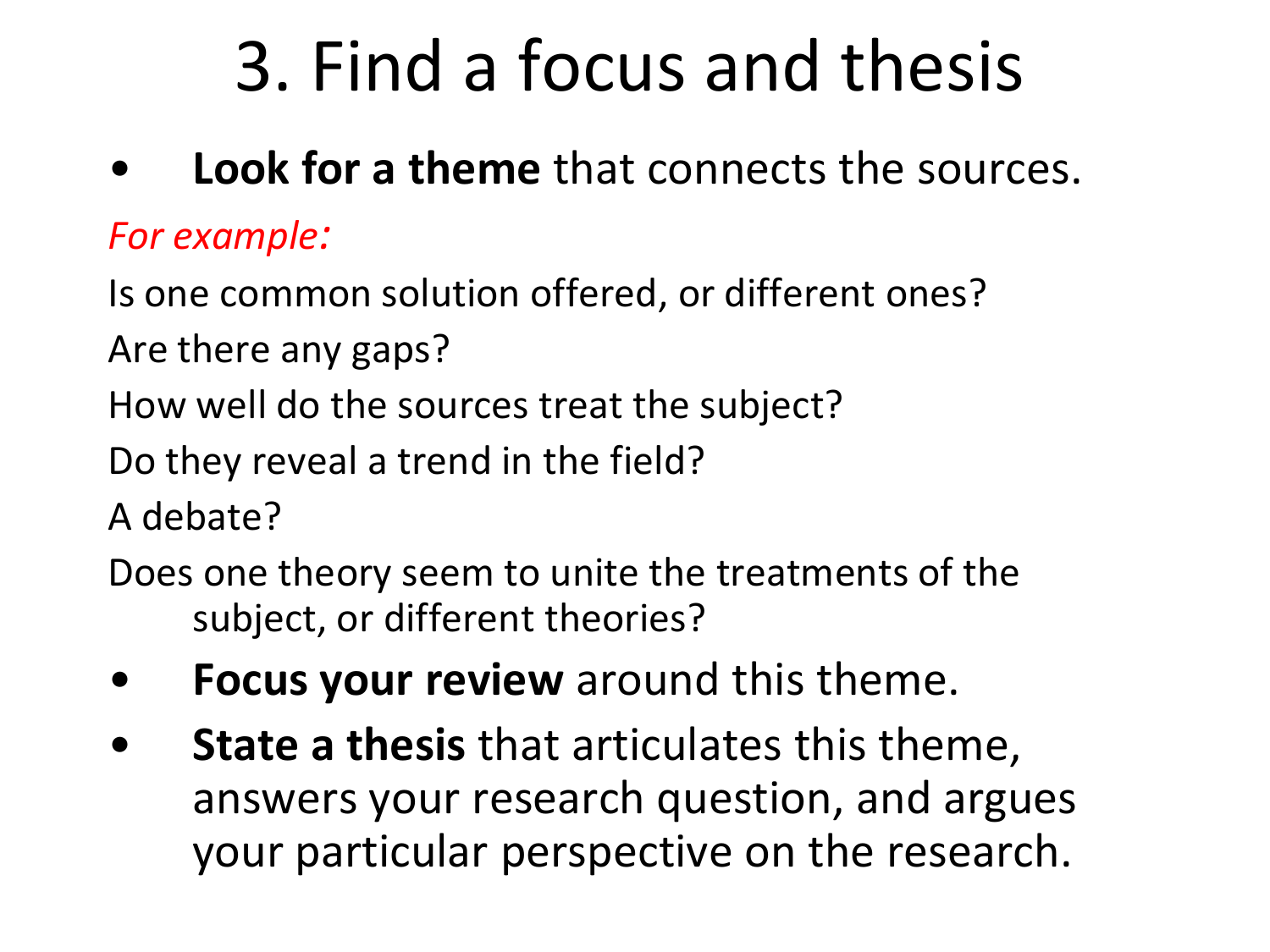## Sample theses:

• Education scholars are sharply divided on the benefits and proper use of video gaming technology in elementary classrooms.

Show a debate on the subject.

• The current trend in college-level writing remediation emphasizes a combination of computer diagnostics and coordinated instructor support.

Shows a current trend.

• The last ten years have shown an increase cultural scholars' willingness to examine popular computer media as an academic subject.

Shows a change over time.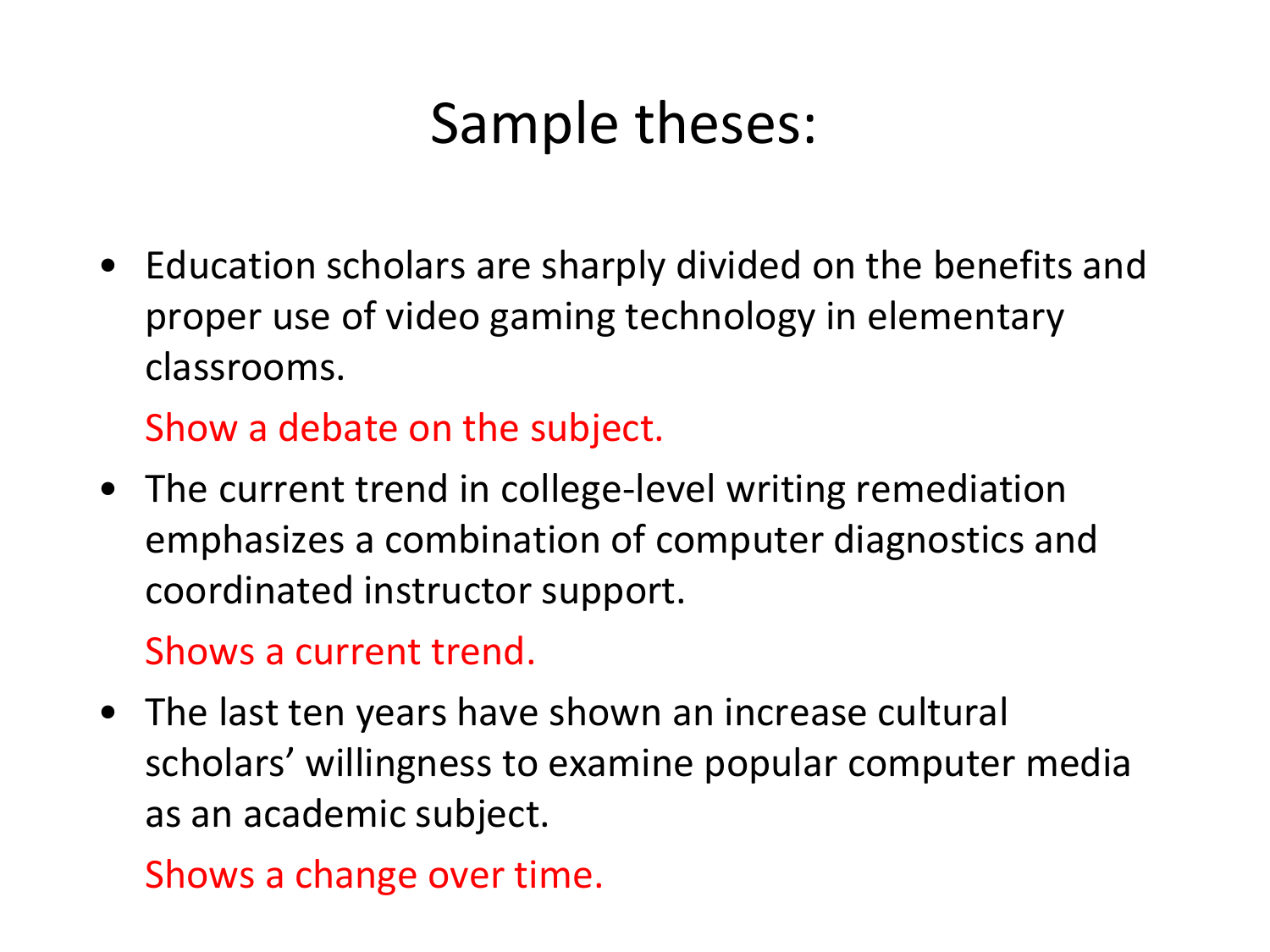# 4. Organize your review.

It will have the same basic structure as a simple paper for ENG 101:

- **Introduction**
- Body
- Conclusion

Let's quickly review what wants to be in each part….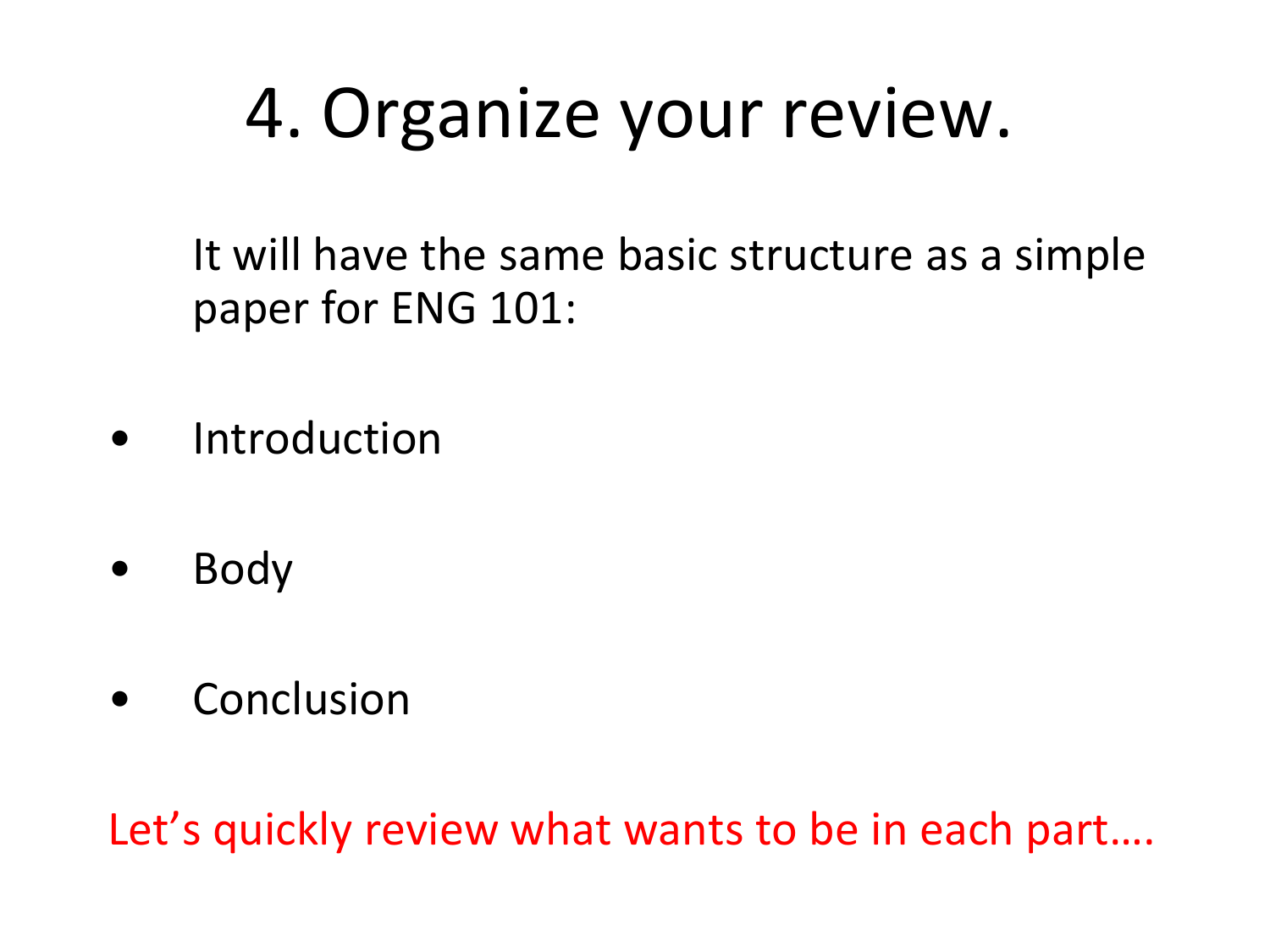# Introduction

#### Here, you'll establish:

- **Context.** Identify the general topic, issue, or area of inquiry.
- **Point of View.** Your reason for reviewing this literature, the questions you're investigating, and your preliminary thesis.
- **Structure.** Organization by which literature is compared and contrasted.
- **Scope.** Criteria or categories used to include or not include literature.
- **Importance.** A case for the importance of your research to that field.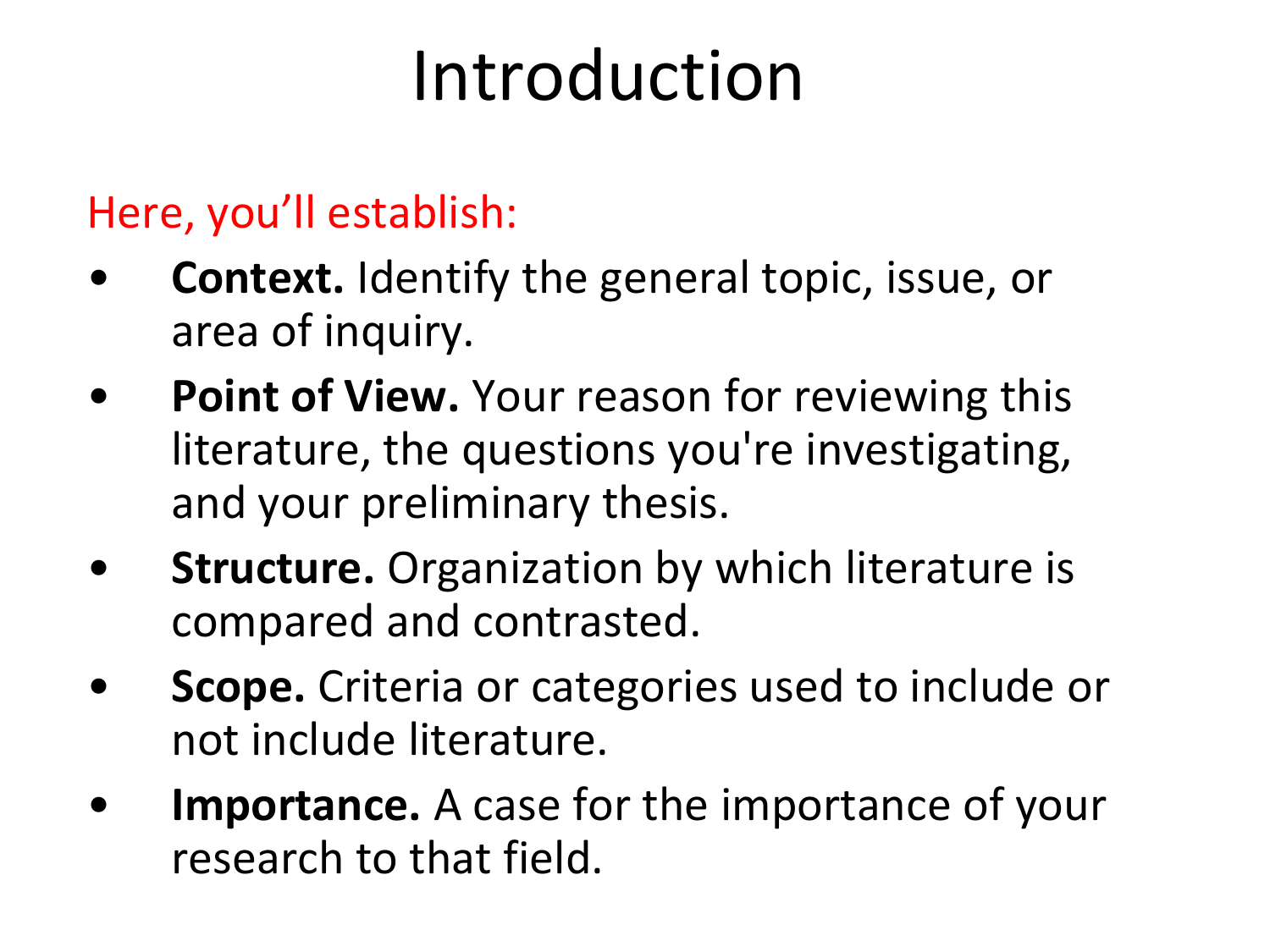• First, choose an **organizational strategy**. Structure your review by: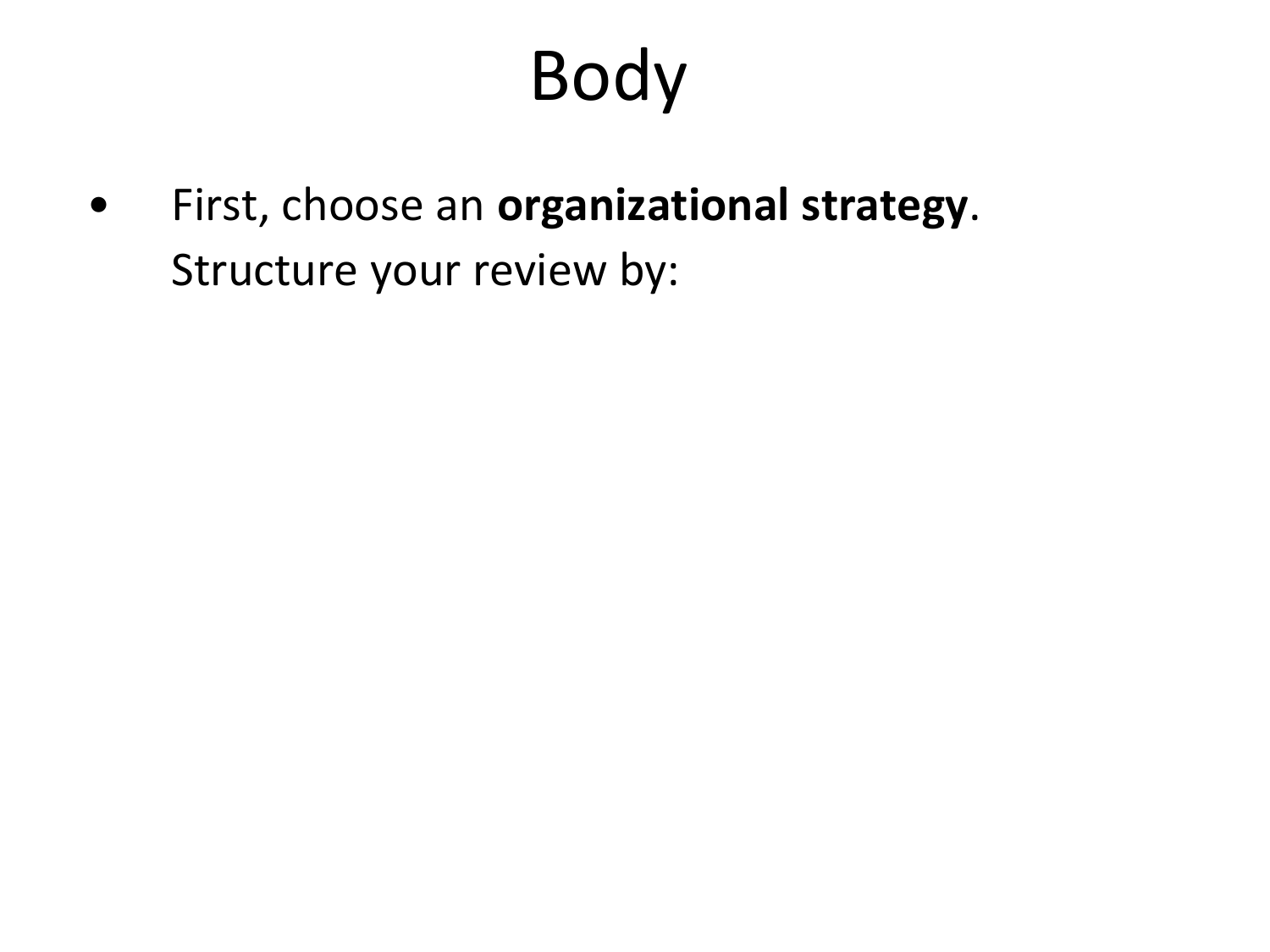• First, choose an **organizational strategy**. Structure your review by:

a) **Chronology:** Reveal development or progression of a trend.

For example:

I might look at **the evolution** of institutional policy toward homogenous grouping **since the 1970's.**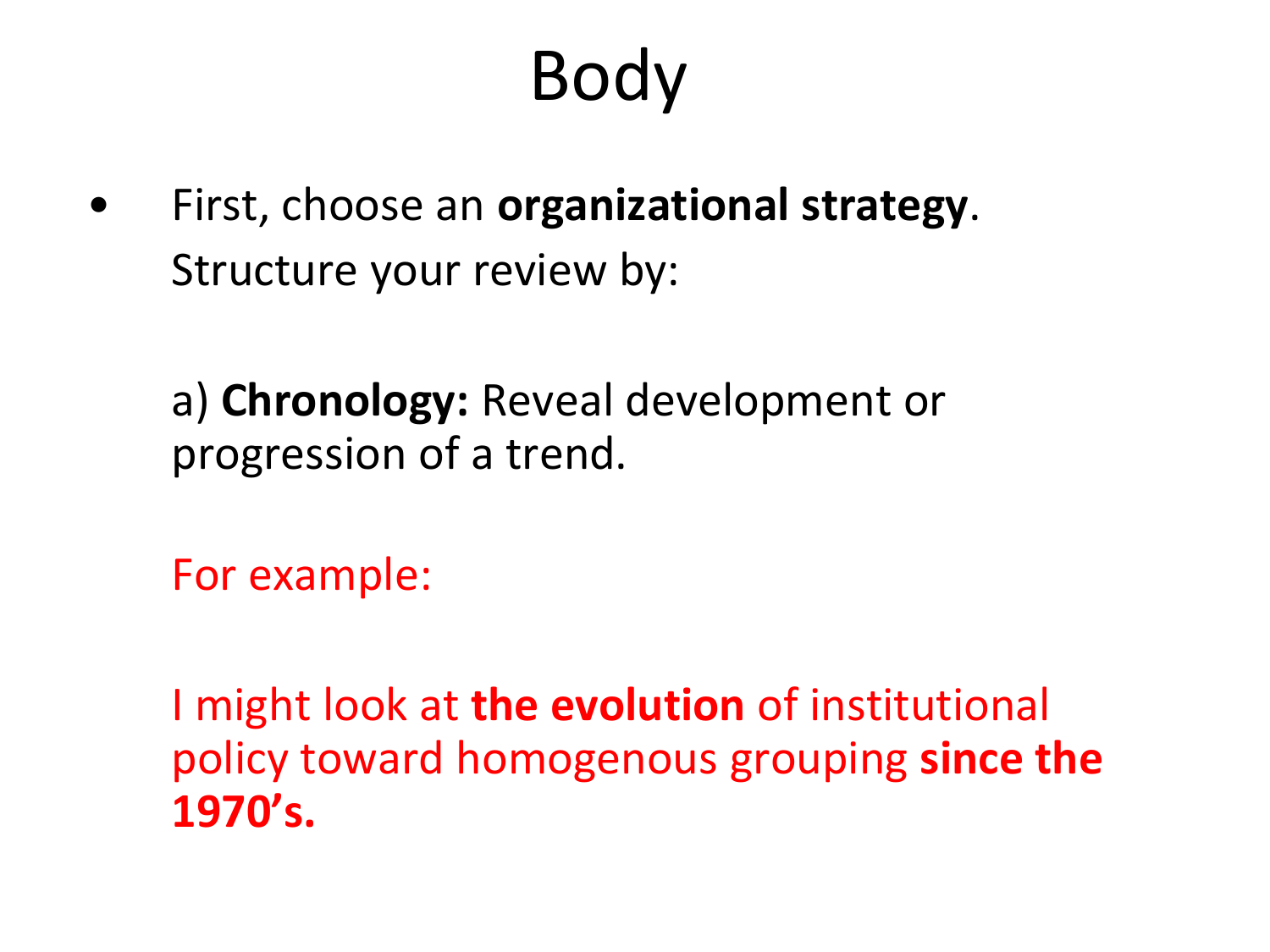• First, choose an **organizational strategy**. Structure your review by:

b) **Theme:** Elucidate one topic through specific categories, or points and sub-points.

For example:

I might break down the Effects of homogenous grouping into **specific categories** of Academic, Social, and Psychological Effects.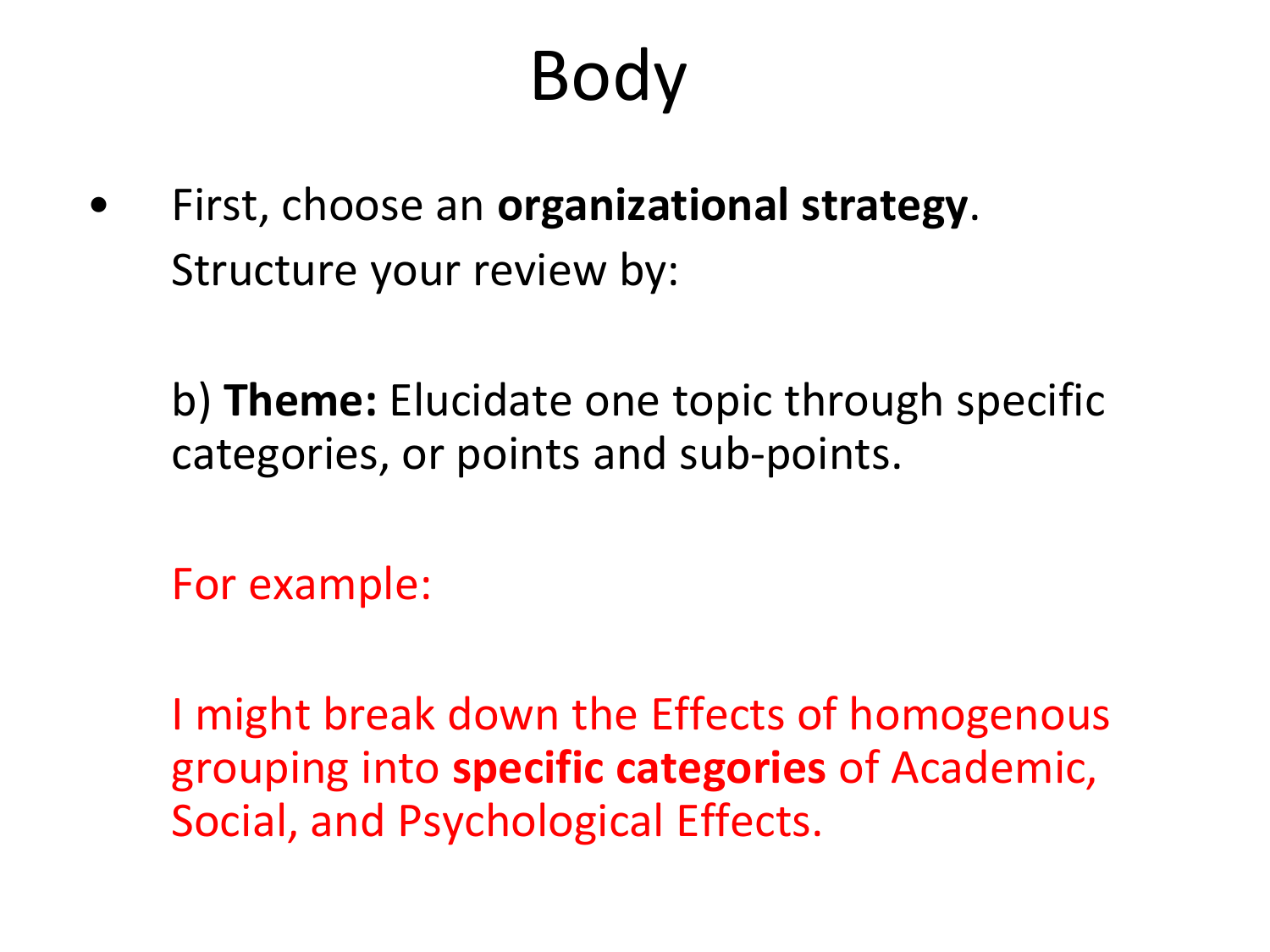- First, choose an **organizational strategy**. Structure your review by:
	- c) **Theory or philosophy:** Classify based on authors' various approaches.

For example:

I might compare the respective stances on homogeneous grouping of the **specific philosophies** of essentialism, progressivism, and holism.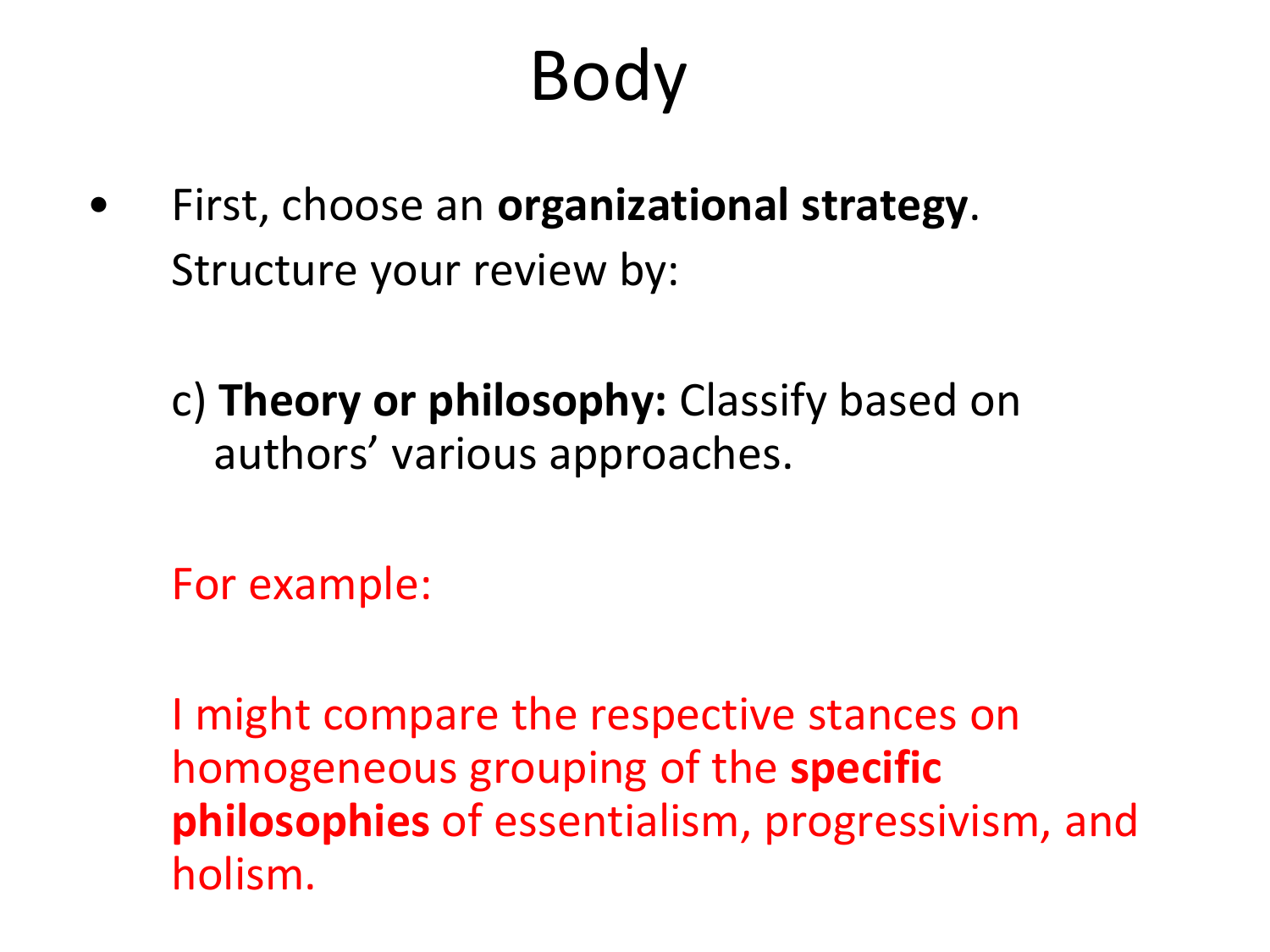- Now, use evidence from your sources to discuss your take on the literature. As you do:
	- **Be selective:** Use information most directly relevant to the thesis.
	- **Maintain your own voice:** Use quotes sparingly; summarize and paraphrase.
	- **Synthesize:** Rephrase significance; relate information to your own argument.
	- **Cite:** Use APA citation formatting.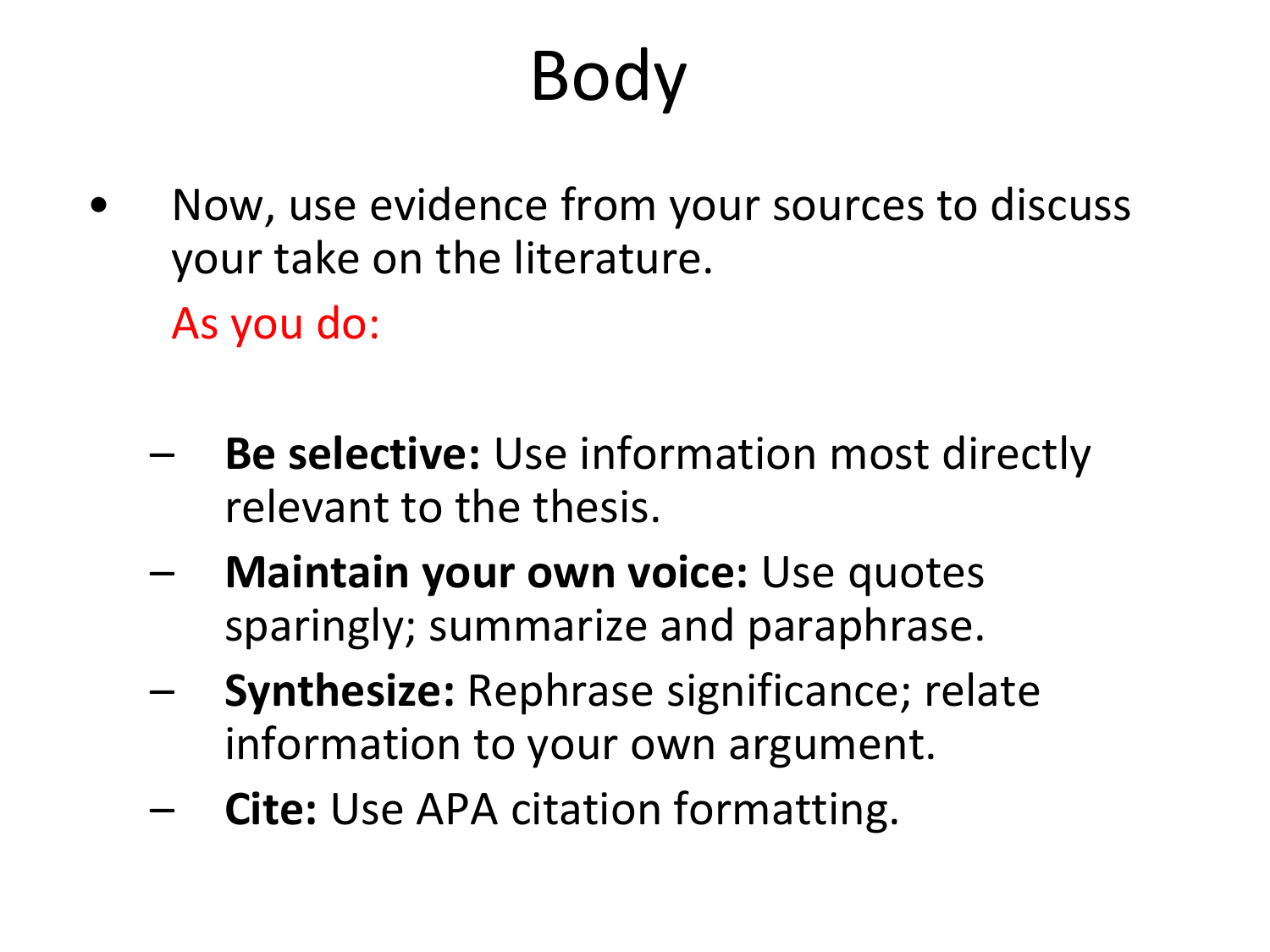## Conclusion

These can seem tricky, but here are some approaches to consider:

- Summarize major contributions to the body of knowledge under review, maintaining your focus.
- Critically evaluate the current state of the body of knowledge reviewed.
- Suggest the relevance of the central topic to the larger discipline or profession.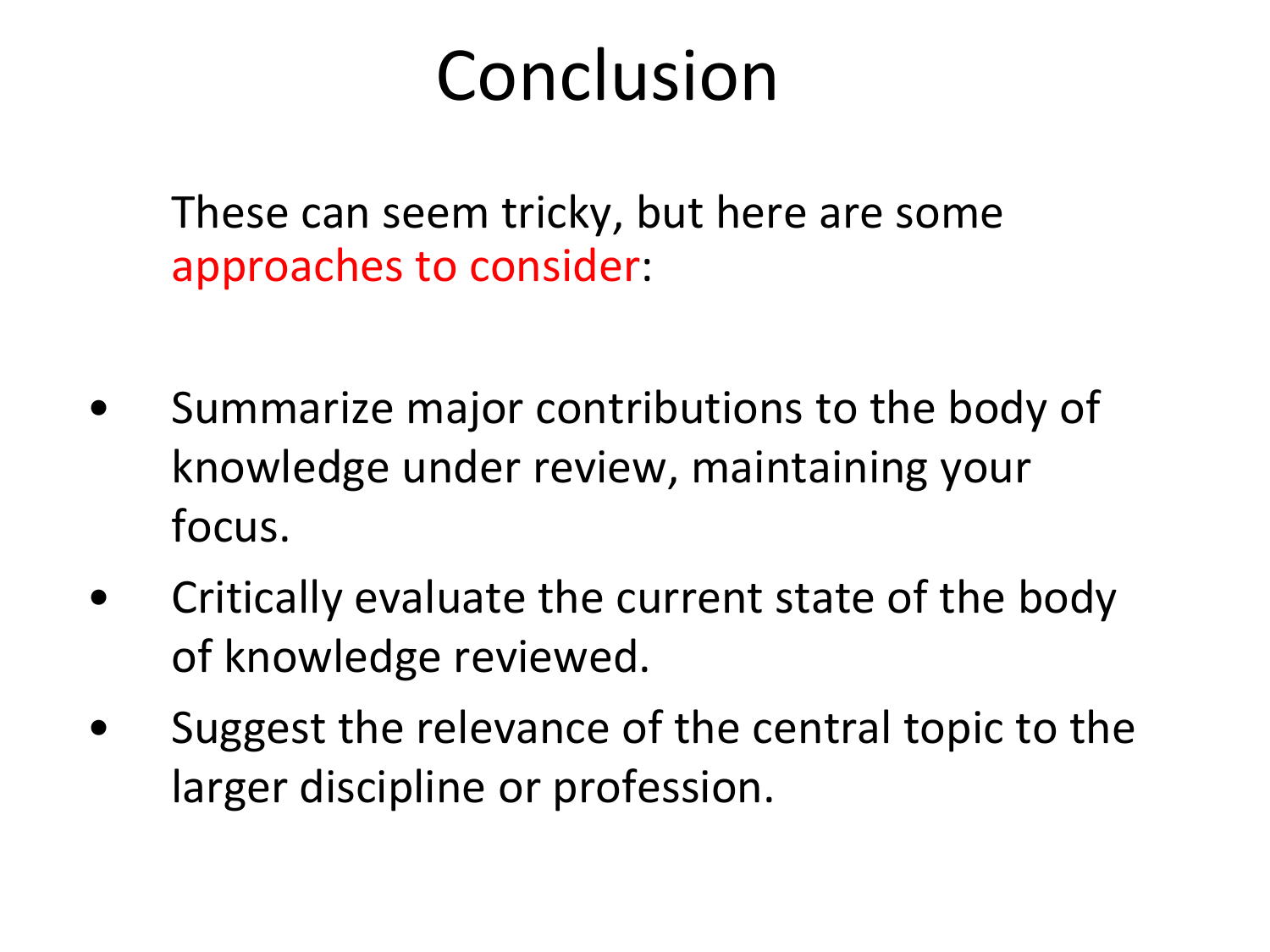#### Further Resources for Literature Reviews

- http://writingcenter.unc.edu/handouts/literature-reviews/
- http://www.gse.harvard.edu/library/services/ research instruction/litreviewguides530.html
- http://www.library.arizona.edu/help/tutorials/litreviews/c omponents.html